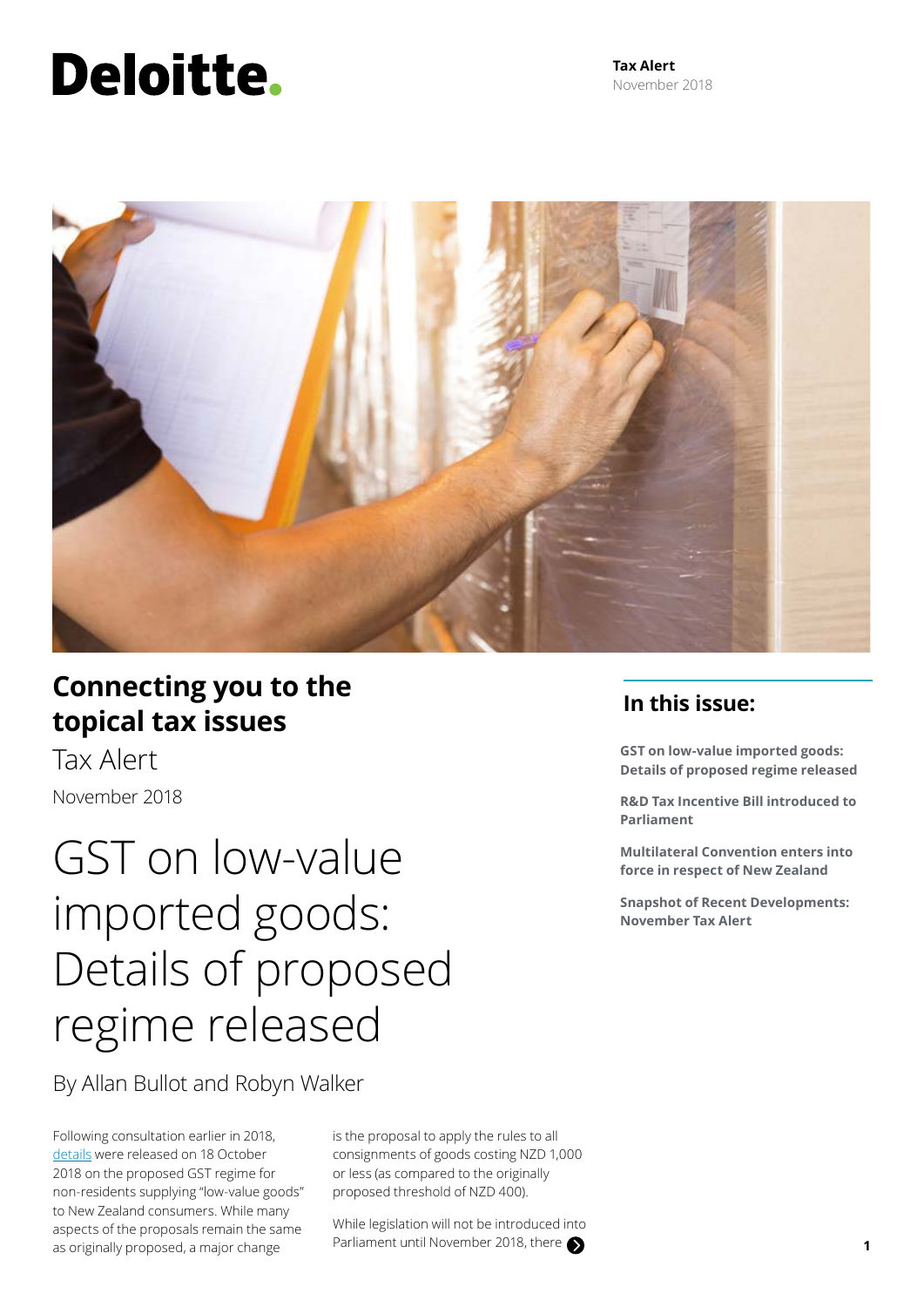is still a commitment to have the regime apply from 1 October 2019. The new rules will apply to offshore suppliers that make supplies (or expect to make supplies) of goods to New Zealand consumers of NZD 60,000 or more in a 12-month period. Electronic marketplaces and "re-deliverers" also will have a requirement to register and comply with the new rules.

Low-value goods will be defined as imports with a consignment value of NZD 1,000 or less. New Zealand tariffs and cost recovery charges will no longer apply to supplies covered by the new rules (alcohol, tobacco and fine metals are excluded from these rules).

Under the current GST rules, all sales by non-residents of goods on which the total amount of GST and duty is less than NZD 60 per shipment are not subject to GST at the border and no GST is due on the sale. Due to varying rates of duty on goods, there is no single value on which GST does not apply, in some cases it is under NZD 400, and in other cases only goods under around NZD 230 are not subject to GST currently. The new rules will do away with this distinction and simply focus on whether the consignment value is NZD 1,000 or less.

# NZD 60,000 is equivalent to: AUD 53,700; USD 38,300; GBP 29,200; EUR 33,200; CNY 300,500

NZD 1,000 is equivalent to: AUD 900; USD 640; GBP 490; EUR 550; CNY 5,000

### **How will a supplier know if a customer is a New Zealand consumer?**

Suppliers will need to charge GST if the destination of the goods is a delivery address in New Zealand.

Offshore suppliers will not be required to return GST on supplies to New Zealand GST-registered businesses. There will be an optional rule allowing offshore suppliers to zero-rate supplies to New Zealand GST-registered businesses. This approach would allow any GST incurred by the offshore supplier to be claimed back (for example costs of attending trade fairs in New Zealand). If supplies to businesses

are zero-rated, these are included when calculating whether the NZD 60,000 registration threshold is exceeded.

Offshore suppliers will be able to presume that a New Zealand resident customer is not a GST-registered business unless the customer has provided its GST registration number, New Zealand Business Number or otherwise notified the supplier of its GSTregistered status.

If offshore suppliers are making supplies of types of goods that typically are consumed only by businesses, we expect it will be possible to seek agreement from Inland Revenue that it can be presumed all customers are GST-registered businesses. This rule already exists for the existing remote services rules.

#### **Marketplaces**

When certain conditions are satisfied, an operator of an online marketplace (whether based in New Zealand or offshore) may be required to register and return GST on supplies made through the marketplace by non-resident suppliers, instead of the underlying supplier.

It is proposed that a marketplace would be liable to account for GST unless it does not authorise payment, authorise the delivery or directly or indirectly set any of the terms or conditions of the supply. These rules are consistent with the approach adopted in Australia.

If a marketplace does not process the payment for a supply of goods, in some instances the marketplace will be able to claim a bad debt deduction if it is unable to collect the GST and any other fees from the supplier.

A marketplace will be subject to the NZD 60,000 registration threshold; however, this will include the total value of both low-value goods and remote services.

#### **Re-deliverers**

Catering to the needs of New Zealand consumers that want to purchase from retailers that will not ship to New Zealand, there are now a range of businesses that create local delivery addresses and then ship the goods to New Zealand. There are also personal shopping services available. These businesses will be liable to register for GST and will need to collect the 15% GST on the value of the goods (the information released does not specify whether GST also must be charged on the redelivery services that take place outside New Zealand).

A re-deliverer will need to register when the value of the goods it "re-delivers" exceeds NZD 60,000 in a 12-month period.

#### **Supplies above NZD 1,000**

Where the value of a consignment of goods exceeds NZD 1,000, the current rules will continue to apply, and rather than the supplier charging GST, GST (and any applicable duty) will be collected at the New Zealand border, with the purchaser unable to collect its goods until the tax is paid.

Suppliers will, in some instances, be able to charge GST on goods costing more than NZD 1,000 (these rules also will apply to marketplaces and re-deliverers).

# **Compliance requirements**

While not covered in the proposals released on 18 October, we expect that suppliers that are required to register under these rules will be able to apply for a simplified "pay-only" registration basis, or alternatively may undertake a full registration allowing them to claim back any New Zealand GST incurred in making New Zealand sales.

Offshore suppliers that are already GST registered under the remote services rules do not need to separately re-register for these new proposed rules.

GST returns ordinarily will be due in quarterly instalments (March, June, September, and December). There will be an optional one-off six-month filing period from 1 October 2019-31 March 2020 to allow suppliers to adapt to the new filing requirements.

The New Zealand government will be monitoring compliance with the rules, including through sharing of information between New Zealand Customs and Inland Revenue and using powers under double tax agreements to obtain information about foreign taxpayers.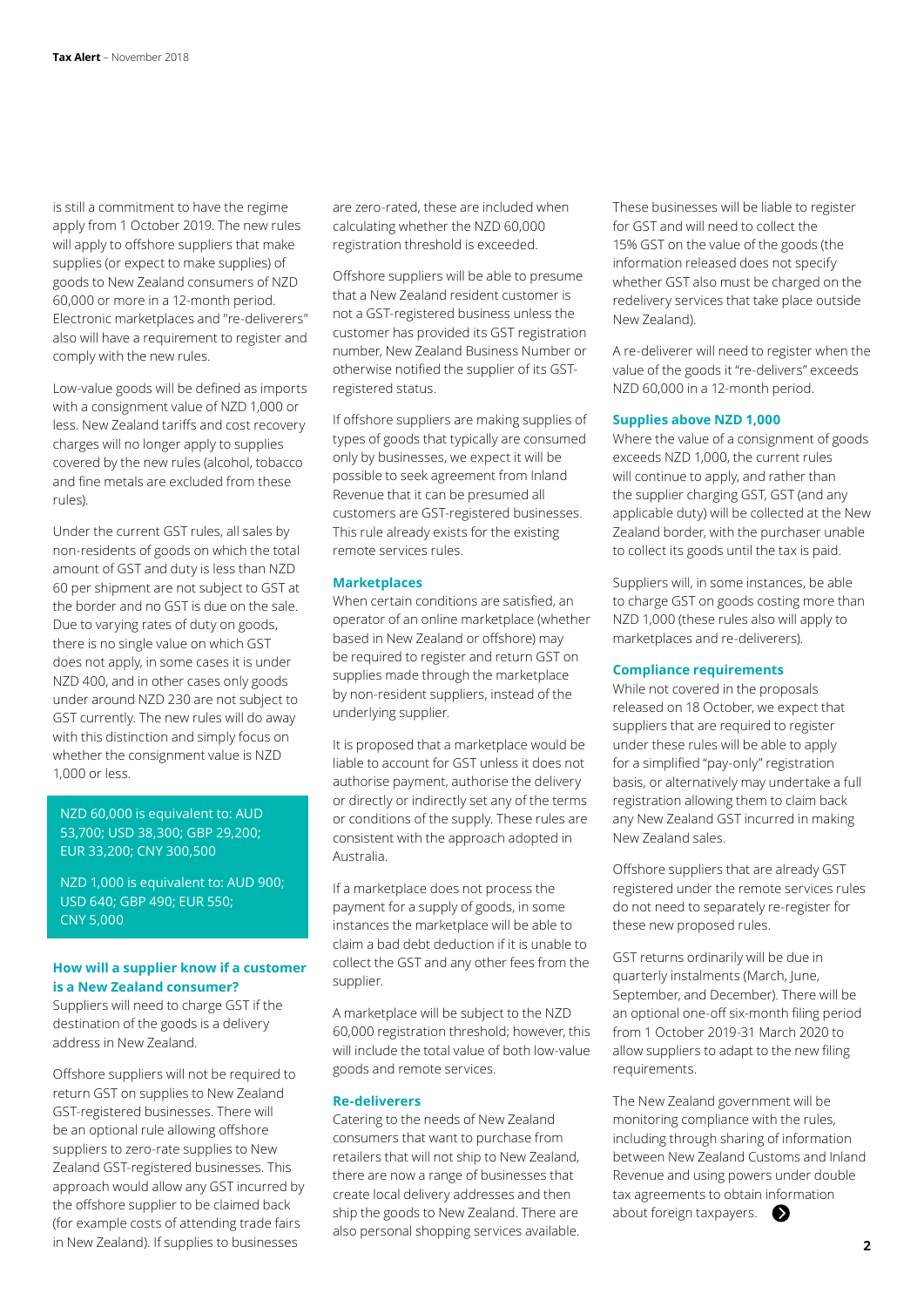

#### **Key issues for suppliers**

Suppliers that sell low-value goods to consumers in New Zealand should start thinking about how the new rules could affect their business.

A range of issues will need to be considered and addressed before the rules take effect including:

- **•** Can total sales easily be tracked by jurisdiction?
- **•** Will the level of supplies to New Zealand consumers exceed the registration threshold?
- **•** What type of supplier is the business and what specific rules will apply – actual supplier, online marketplace operator, or re-delivery service?
- **•** What modifications would the business need to make to its website or business processes in order to determine whether New Zealand GST should apply?
	- Determining the delivery address of the customer
	- Determining whether the customer is an end consumer or a GST-registered business
- Determining the NZD value of the transaction
- Being able to remove any local sales tax and replacing it with 15% GST
- Excluding freight and insurance charges when determining if GST applies, but including those costs when calculating GST
- **•** How will returned or replaced goods need to be treated for GST purposes?
- **•** Do invoicing processes need to change?
- **•** Does the business wish to continue shipping to New Zealand or effectively outsource the compliance to a marketplace or re-delivery businesses?

Legislation is expected to be introduced into Parliament in November 2018. There will be an opportunity for taxpayers to make submissions on the legislation before it is finalised. We would expect that legislation will not be enacted until close to the 1 October 2019 application date, which may be problematic for systems design.



**Allan Bullot Partner** Tel: +64 9 303 0732 Email: abullot@deloitte.co.nz



**Robyn Walker National Technical Director** Tel: +64 4 470 3615 Email: robwalker@deloitte.co.nz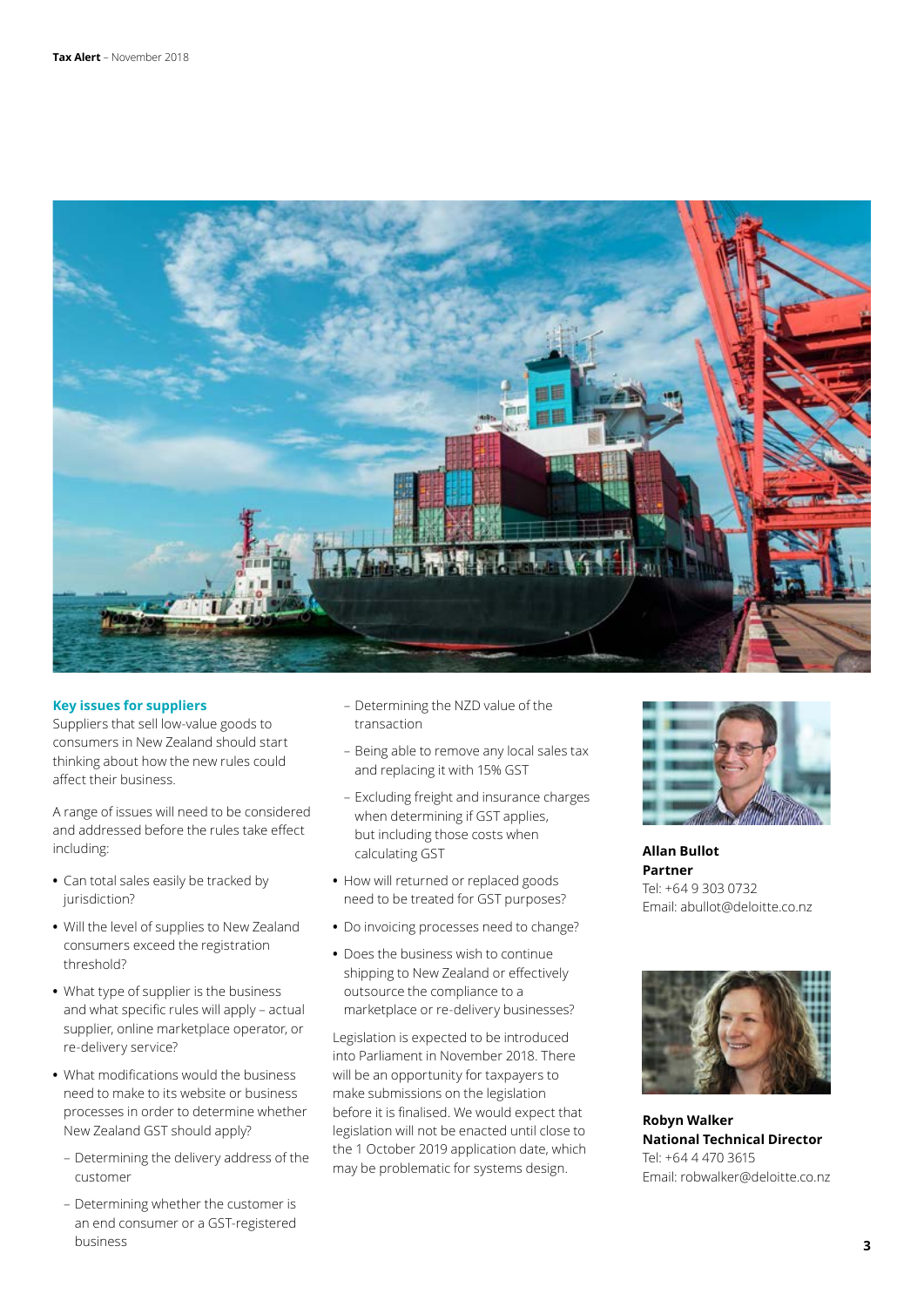# R&D Tax Incentive Bill introduced to Parliament

By Aaron Thorn



Following on from the Government's announcement at the beginning of October 2018, the Taxation (Research and Development Tax Credits) Bill (the "R&D Bill") has been introduced to Parliament, and contains the Government's proposals for the research and development ("R&D") tax incentive scheme that will be available from the 2019/20 income year.

The [R&D Bill](http://legislation.govt.nz/bill/government/2018/0108/latest/whole.html#LMS110236) and its accompanying [Commentary](https://taxpolicy.ird.govt.nz/sites/default/files/2018-commentary-rdtc-bill.pdf) mirror the Government's previous announcement and provide detail on the proposed regime. This includes some more detail on filing requirements, documentation required, provisional tax and what activities and expenditure are eligible / ineligible. There are also a number of helpful flowcharts at the back of the

Commentary to help users understand how the rules work.

We covered the key details of the R&D tax credit regime in our earlier [Tax Alert](https://www2.deloitte.com/nz/en/pages/tax-alerts/articles/government-announces-r-and-d-tax-incentive-scheme-details.html) article following the announcement in early October 2018. We set out below some of the extra information in the R&D Bill and the Commentary.

### **Further details from the R&D Tax Bill: What expenditure will give you an R&D tax credit?**

**Excluded activities:** Excluded activities will be listed in new Schedule 21 Part A and B of the Income Tax Act 2007 (**ITA**). The Commentary provide examples of excluded activities (and when some of these activities may be supporting

activities). Excluded activities include such things as maintaining or making minor improvements to software, market research, commercial, legal or administrative aspects of patenting, licensing and similar activities, quality control and testing, and preproduction activities such as tooling up.

### **• Eligible / ineligible expenditure:**

– New Schedule 21B Part A lists the categories of expenditure and loss that are eligible for R&D tax credits, while Part B lists the categories that are not eligible. Section LY 5(1) defines eligible expenditure as being available for the credit "to the extent" the expenditure or loss is incurred on a R&D activity. However R&D activities performed in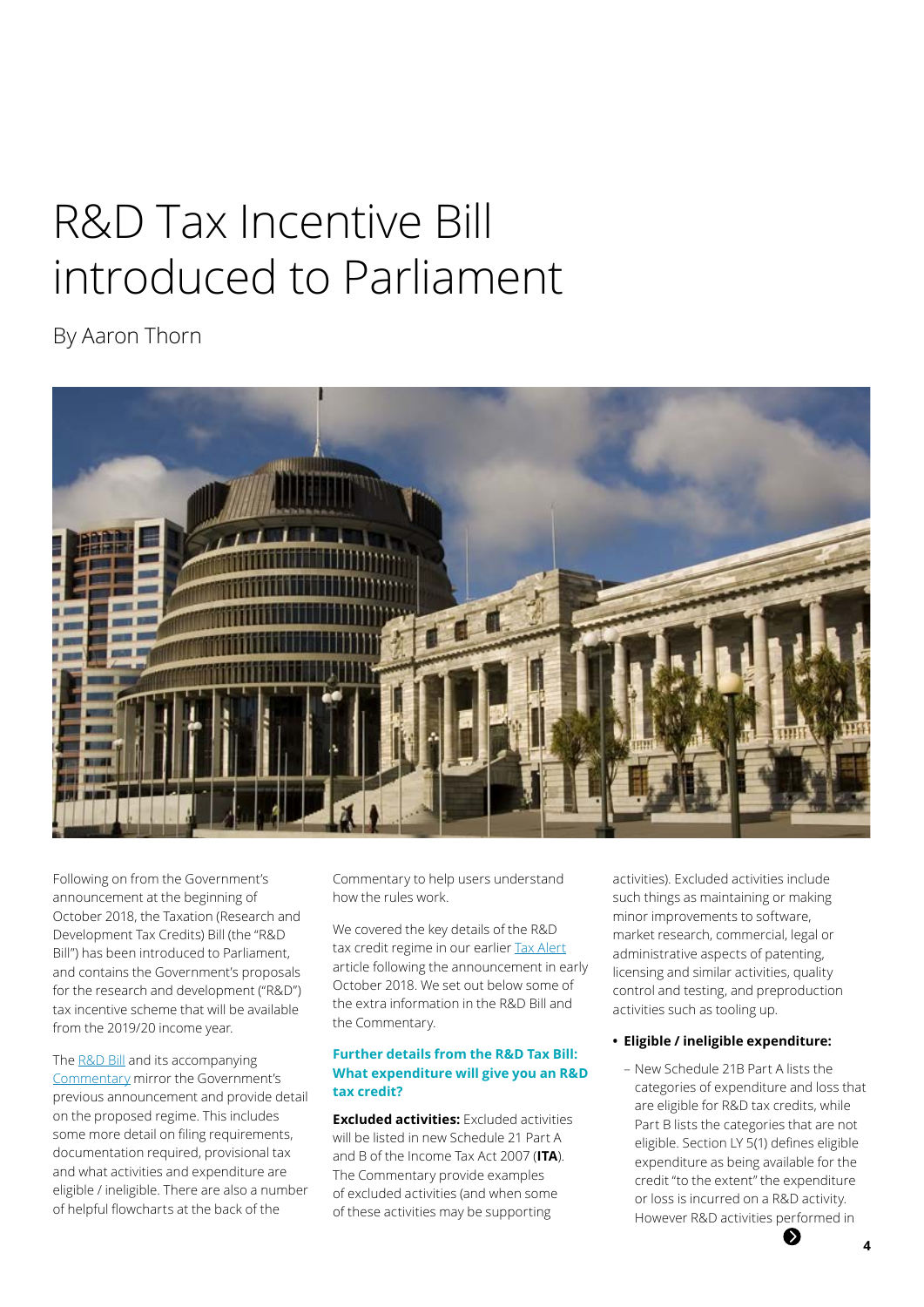the course of commercial production are only claimable to the extent the costs (including energy costs) exceed the market value of the production outputs.

- Ineligible expenditure includes the cost of acquiring technology that is used as a basis for further R&D activities and expenditure to commercialise the results of an R&D activity.
- "Business-as-usual" commercial production costs (except labour costs) are excluded from the credit, being expenditure on R&D activities performed in the course of commercial production that would have been incurred in the absence of the R&D activities. The policy here is clear however we foresee that this restriction may be quite problematic in practice in terms of being able to identify the line of demarcation.
- **• Contracted R&D:** Where R&D expenditure is contracted out, an R&D tax credit may be claimed, however the total R&D expenditure for calculating this portion of the tax credit is reduced by 20%. The theory behind this is that the person contracting out their R&D activity shouldn't get a credit for the profit margin of the person carrying out the R&D, and a 20% margin has been assumed for simplicity.

#### **• Approved research providers:**

Although there is a minimum spend of \$50,000 before an R&D tax credit is available, this doesn't apply if the business uses an approved research provider to carry out the R&D. This is to ensure that the R&D tax credit is available to even the smallest of businesses.

#### **• Software development:**

– Expenditure on internal software development is subject to a \$3million cap, but is excluded altogether where this relates to the ordinary internal administrative functions of a business (i.e. for the purpose of using the resultant software to perform common internal business functions such as payroll, HR, accounting, invoicing,

inventory, human resources, executive or management information and enterprise resource planning). The cap groups a person's expenditure with internal software development already claimed by associated parties.

- Internal software development expenditure is defined as expenditure for the purpose of the internal administration of a person / associate's business; or providing services to customers, unless the main reason the customers use the services is to use the software or technology developed by the person. If the software is developed for sale or license, however, it will not be categorised as "internal software development".
- General software development expenditure is not subject to the \$3million cap.
- **• Nexus:** A person's R&D does not need to relate to their New Zealand business – it is sufficient that the person carries on business in New Zealand through a fixed establishment.
- **• Support activities:** Support activities are those that are only or mainly (75% of the supporting activity) for the purpose of, required for, and integral to a core activity.

#### **What will happen to my refund?**

- **• Refunds / carry-forward:** When a person has more R&D tax credits than their income tax liability, their R&D tax credits are refunded up to a maximum of \$255,000 provided the person meets certain criteria (i.e. the R&D tax loss cash-out regime in subpart MX of the ITA, and in particular the 20% R&D labour intensity test). R&D tax credits that are not refunded are carried forward, subject to the same continuity rules as apply to losses in the ITA.
- **• Provisional tax:** The R&D tax credit is proposed to allow a person to reduce their future provisional tax liability by taking expected R&D tax credits into account in calculating their RIT. Taxpayers who wish to benefit from R&D tax credits

via reduced tax payments in the current year may use the estimation method for paying their provisional tax.

#### **How do I apply for my tax credit?**

#### **• Filing:**

- To claim an R&D tax credit the business has to file an R&D supplementary return within 30 days of filing their tax return for the relevant income year. In addition, from the second year of the scheme businesses will have to obtain general approval for their R&D core activities shortly after the end of the income year (the seventh day of the second month after balance date). Without this general approval an R&D tax credit cannot be claimed.
- An R&D tax credit claim, once filed, can only be amended once. A request to amend the claim must be made within two years of the date on which a person's income tax return is due for the relevant income year.
- To prevent people retrospectively reclassifying expenditure as R&D a person cannot apply for R&D tax credits if they have not filed the income tax return for the relevant income year (containing their R&D tax credit claim) within one year of the due date for the income tax return.

#### **• Record keeping:**

- Taxpayers must keep sufficient records to support their R&D claim (and hold these for seven years after the end of the income year to which the records relate). The claim must be based on records which were prepared contemporaneously with the R&D activities and which identify the creator and date of creation, not records which are backdated or created at year end.
- The type of evidence required will include project documentation (such as log sheets, project plans and test results), as well as minutes of meetings, internal reports, receipts and contracts. The Commentary provides further detail on the records that will need to be kept in relation to R&D activity and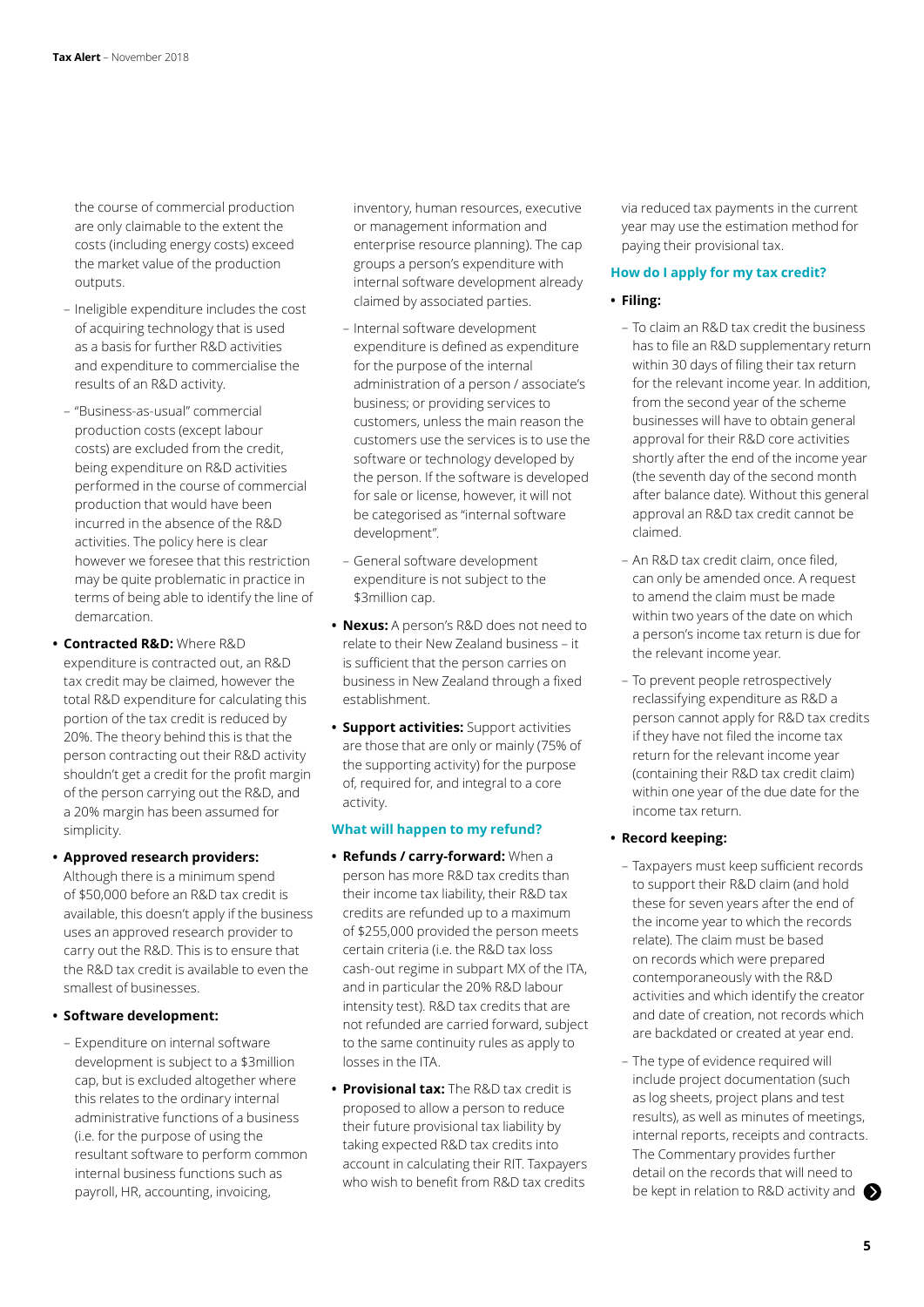



**Aaron Thorn Partner** Tel: +64 3 363 3813 Email: athorn@deloitte.co.nz

R&D expenditure, and it is expected that there will be further detail on this in the guidance to be released.

**• Significant performers regime** 

**(Year 2):** Persons with more than \$2million of eligible expenditure in an income year have the ability to opt out of the general approval process and into the significant performer regime. Expenditure can be grouped together to meet this threshold for partners in partnership and companies in the same group of companies.

**• Publication of claim details:** It is proposed that the Commissioner will publish the name of each person and their eligible R&D expenditure amount in dollar bands, two years after the end of the tax year to which an R&D tax credit claim relates.

#### **What should you do now?**

The new R&D tax incentive regime is coming soon, so now is the time to get prepared. Documentation and processes should be in place to enable your business to identify eligible projects and expenditure as soon as the rules are in place.

Contemporaneous documentation that addresses the R&D credit eligibility criteria will become very important, as will the ability to separate eligible and non-eligible expenditure.

If you think there any issues with the rules, please get in touch with us about making a submission on the R&D Tax Bill. At this stage it is unclear when submissions will be due, however we understand that submissions are likely to be due around the end of January 2019.

If you would like to make a submission or need any help in understanding the new rules, please contact our National R&D Leader [Aaron Thorn,](mailto:athorn%40deloitte.co.nz?subject=) or your usual Deloitte advisor.

The new R&D tax incentive regime is coming soon, so now is the time to get prepared. Documentation and processes should be in place to enable your business to identify eligible projects and expenditure as soon as the rules are in place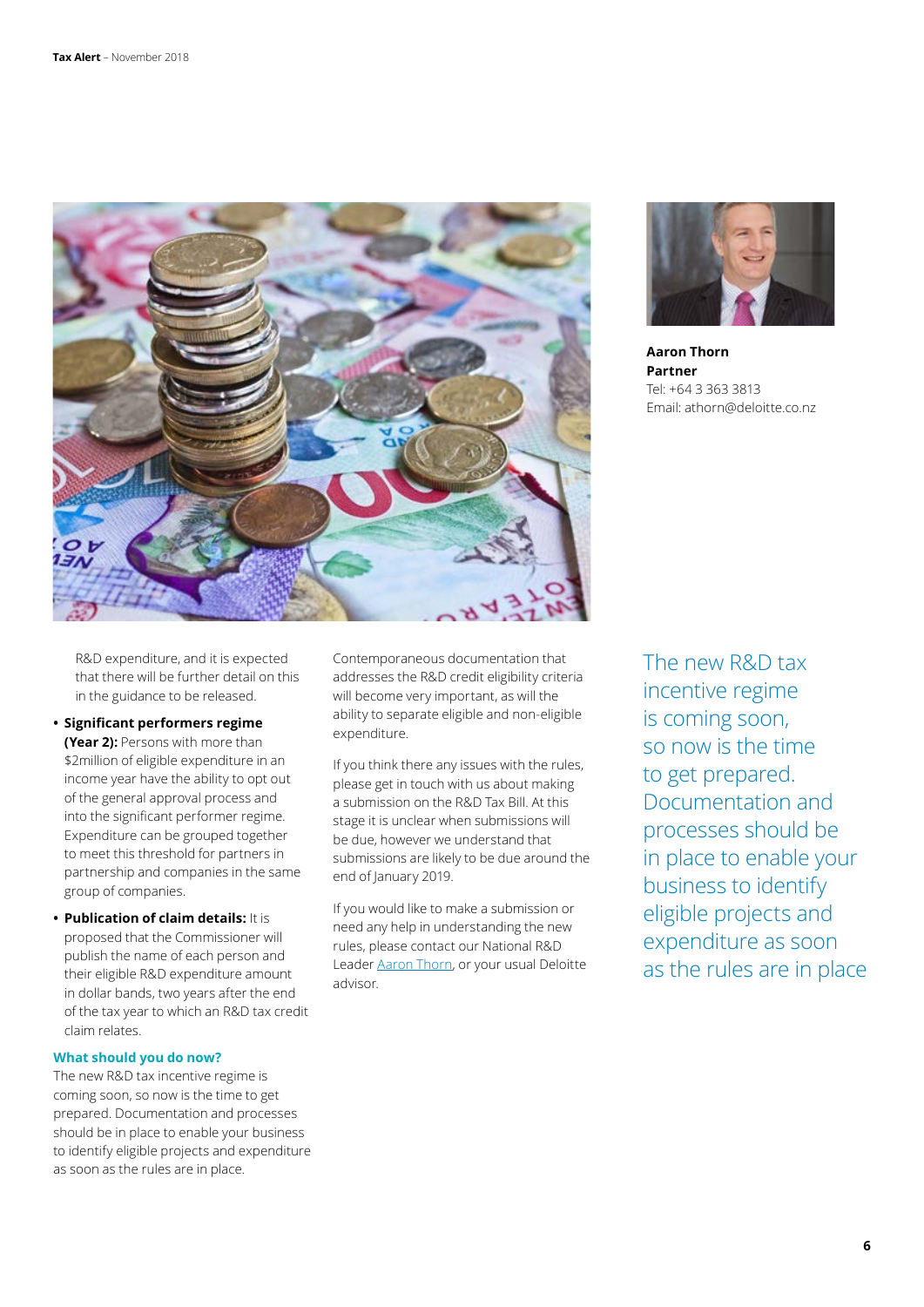# Multilateral Convention enters into force in respect of New Zealand

By Veronica Harley & Nandita Rao



On 1 October 2018, the [Double Tax](http://www.legislation.govt.nz/regulation/public/2018/0072/latest/versions.aspx)  [Agreements \(Multilateral Convention to](http://www.legislation.govt.nz/regulation/public/2018/0072/latest/versions.aspx)  [Implement Tax Treaty Related Measures to](http://www.legislation.govt.nz/regulation/public/2018/0072/latest/versions.aspx)  [Prevent Base Erosion and Profit Shifting\)](http://www.legislation.govt.nz/regulation/public/2018/0072/latest/versions.aspx)  [Order 2018](http://www.legislation.govt.nz/regulation/public/2018/0072/latest/versions.aspx) (the MLI) entered into force in respect of New Zealand.

By way of background, New Zealand signed the convention on 7 June 2017 and deposited its final [MLI position](http://www.oecd.org/tax/treaties/beps-mli-position-new-zealand-instrument-deposit.pdf) on 27 June 2018, which set out the 37 tax treaties it wished to be covered by the MLI. Under article 34, the convention enters into force on the first day of the month following the expiry of a period of three calendar months beginning on the date of deposit. For New Zealand, the entry into force date is 1 October 2018.

However, for a particular double tax treaty to be covered by the MLI, the MLI for the other treaty party also must have entered into force. In the case of New Zealand, other signatories with which New Zealand has a double tax agreement (DTA) and whose respective MLI also entered into force on 1 October 2018 include [Poland,](http://www.oecd.org/tax/treaties/beps-mli-position-poland-instrument-deposit.pdf) [Sweden](http://www.oecd.org/tax/treaties/beps-mli-position-sweden-instrument-deposit.pdf) and the [United Kingdom.](http://www.oecd.org/tax/treaties/beps-mli-position-united-kingdom-instrument-deposit.pdf)

Furthermore, the MLI will enter into effect to modify each bilateral DTA on a phased-in basis, once both parties to the DTA have signed and ratified the MLI.

There are specific dates for when the MLI will enter into effect in accordance with Article 35 as follows:

The MLI will enter into effect to modify each bilateral DTA on a phased-in basis, once both parties to the DTA have signed and ratified the MLI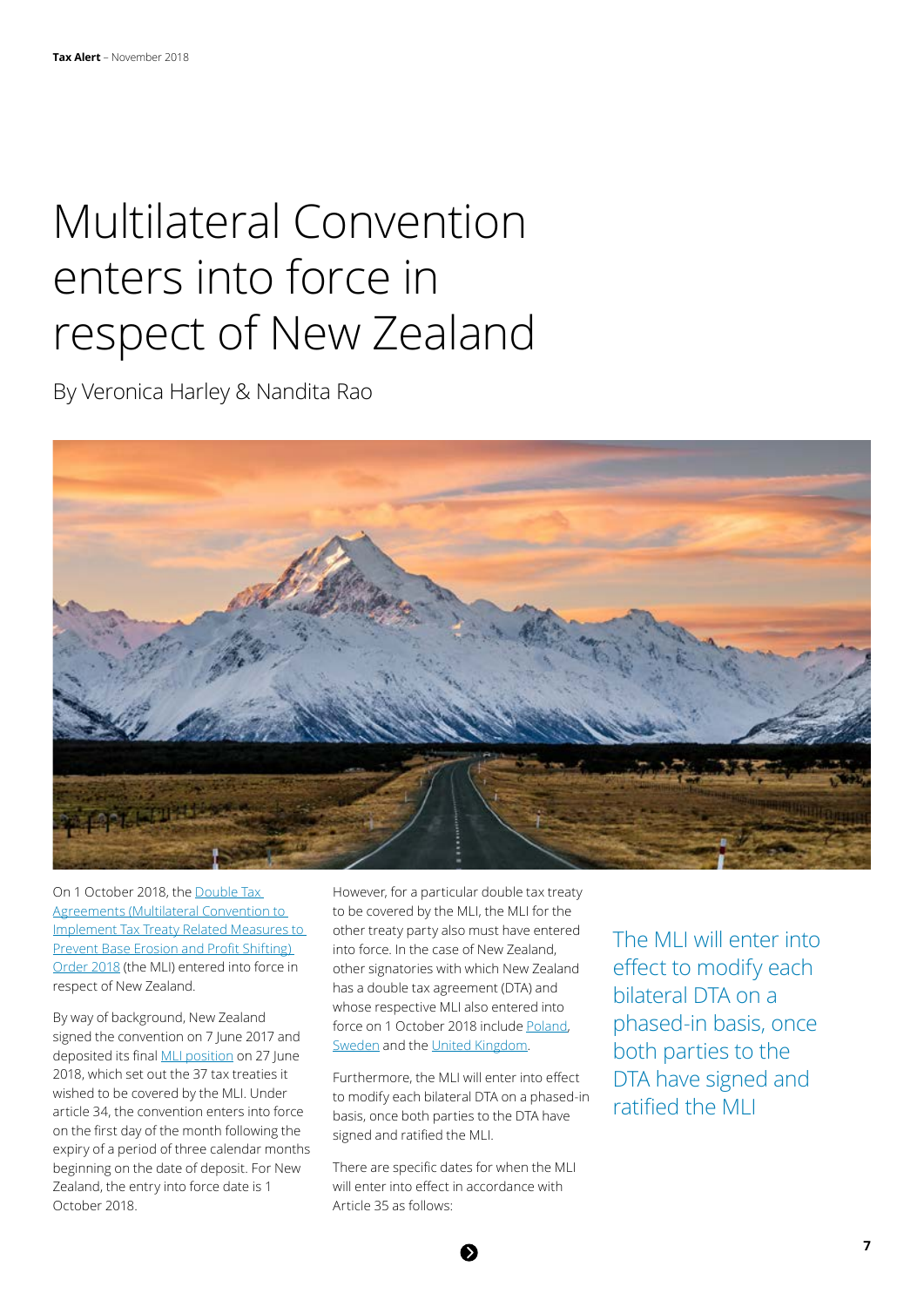

- 1. For **withholding tax**, it will apply where the event giving rise to the tax occurs **on or after 1 January** of the next calendar year beginning on or after the latest date on which the MLI enters into force for each of the parties to the DTA (i.e. 1 January 2019 for the above DTAs).
- 2. For **income tax**, it will apply to taxable periods beginning on or after a sixmonth period from the latest date on which the MLI enters into force for each of the parties to the DTA (i.e. taxable periods beginning on or after 1 April 2019 for the above DTAs).

Following entry into effect, interpreting the impact of the MLI on a DTA will be a matter of determining and reconciling the respective MLI reservations, notifications and choices made by each country to determine whether an operative provision of the MLI is activated and then how that provision will apply to a particular DTA provision.

It is also of note that **Australia**, [France](http://www.oecd.org/tax/treaties/beps-mli-position-france-instrument-deposit.pdf) and [Japan](http://www.oecd.org/tax/treaties/beps-mli-position-japan-instrument-deposit.pdf) deposited their respective MLI instruments on 26 September 2018, so these MLIs will enter into force on 1 January 2019. In the case of these jurisdictions, the entry into effect dates are 1 January 2019 for withholding taxes and for income tax, taxable periods commencing on or after 1 July 2019.

The entry into effect date for a particular covered tax agreement will vary as it depends on the dates of entry into force for each of the countries.

For the latest list of which countries have deposited their final MLI instrument see [Status as of 27 September 2018.](http://www.oecd.org/tax/treaties/beps-mli-signatories-and-parties.pdf)



**Veronica Harley Associate Director** Tel: +64 9 303 0968 Email: vharley@deloitte.co.nz



**Nandita Rao Senior Consultant** Tel: +64 9 303 0836 Email: nanrao@deloitte.co.nz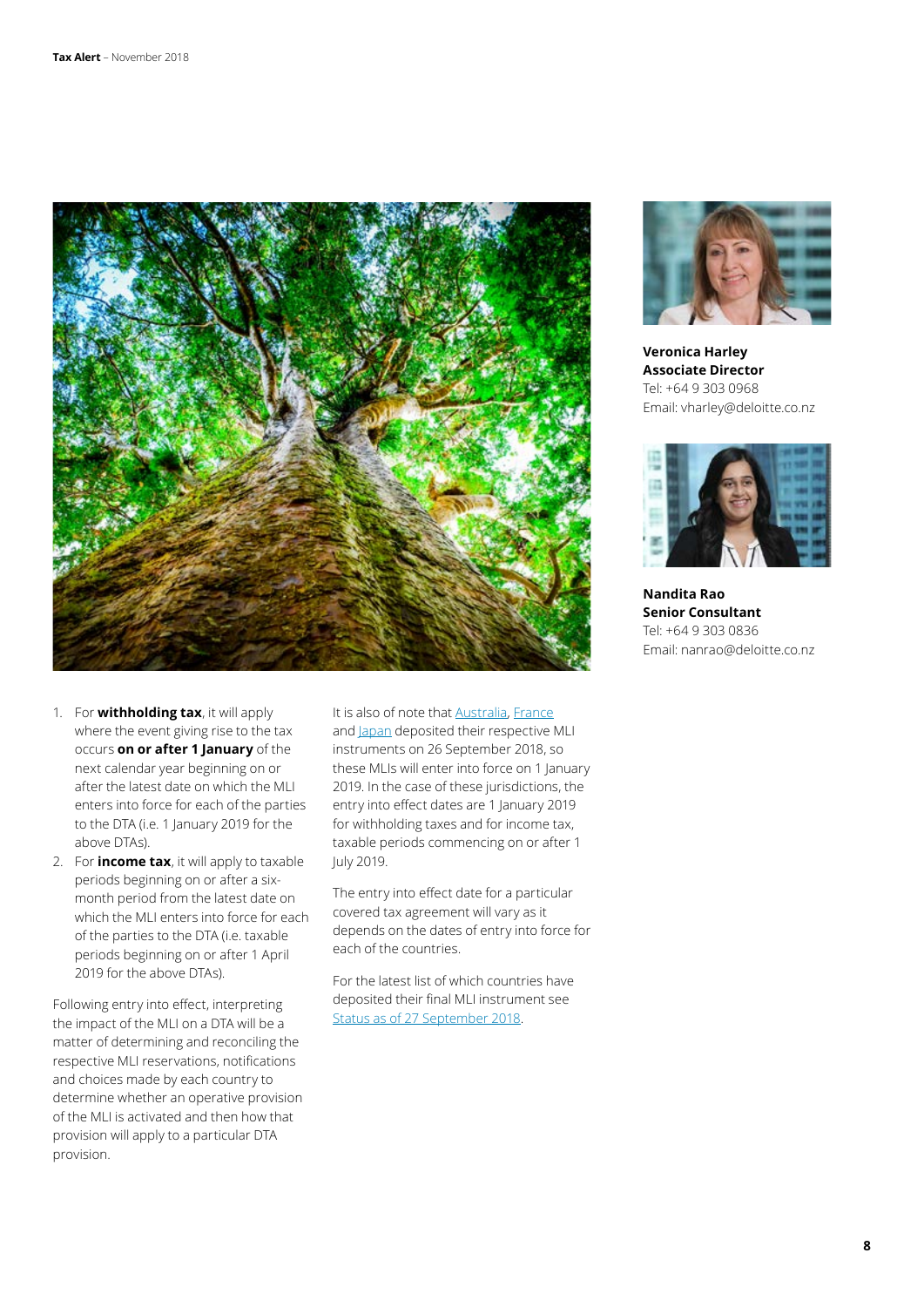# Snapshot of Recent Developments: November Tax Alert



#### **Policy Developments:**

# **Tax changes relating to bloodstock introduced to Parliament**

On 16 October 2018, the Government introduced draft legislation that will allow more deductions for acquiring bloodstock. This is being introduced as a further [supplementary order paper \(No 135\)](http://legislation.govt.nz/sop/government/2018/0135/latest/whole.html) to the Taxation (Annual Rates for 2018- 19, Modernisation Tax Administration,

and Remedial Matters) Bill that is presently at Select Committee stage.

Under current law, a person who acquires bloodstock for breeding must have an existing bloodstock business to qualify for tax deductions in relation to the bloodstock. The proposed amendments will enable new investors in certain bloodstock yearlings to claim tax deductions in relation to that bloodstock, as if they had an existing bloodstock breeding business, where they notify the Commissioner of Inland Revenue of their intention to use the bloodstock for breeding bloodstock for profit in the future and provide the information required by the Commissioner.

Updated bil[l disclosures statements](http://disclosure.legislation.govt.nz/assets/disclosures/sop-government-2018-135.pdf) and a [regulatory impact assessment](https://taxpolicy.ird.govt.nz/sites/default/files/2018-ria-sop-135-armtarm-bill.pdf) have also been released.

# **ED0208: Tax payments – when received in time**

Inland Revenue has released a [draft](https://www.ird.govt.nz/resources/1/2/12fca7f7-a25d-4851-bcd4-d8971a9e19ab/ed0208.pdf)  [Standard Practice Statement](https://www.ird.govt.nz/resources/1/2/12fca7f7-a25d-4851-bcd4-d8971a9e19ab/ed0208.pdf). This draft statement sets out Inland Revenue's practice for accepting tax payments as having been in time. There are two changes to practice – post-dated cheques will not be accepted by Inland Revenue from 1 February 2019 as a method for payment, and Inland Revenue dropboxes for the physical delivery of tax payments are only available in in-house office reception areas. Taxpayers are being encouraged to use digital methods for making tax payments.

## **Tax Cases Update:**

# **Second charity deregistration appeal denied**

# *[Family First New Zealand \[2018\] NZHC 2273](https://forms.justice.govt.nz/search/Documents/pdf/jdo/69/alfresco/service/api/node/content/workspace/SpacesStore/9f34b3d7-c268-430f-bd48-4d57d61a113e/9f34b3d7-c268-430f-bd48-4d57d61a113e.pdf)*

The High Court has upheld the second deregistration decision made by the Charities Registration Board (Charities Board) in relation to the charitable status of Family First New Zealand (Family First). Family First's appeal from this deregistration decision was dismissed as Family First failed to satisfy the Court that the Charities Board had erred in its conclusion that Family First did not exist solely for charitable purposes

### **Bad debt deduction denied**

*[Hong v CIR \[2018\] NZHC 2539:](https://forms.justice.govt.nz/search/Documents/pdf/jdo/da/alfresco/service/api/node/content/workspace/SpacesStore/ac1c195f-d0d3-4546-8d32-8d9ef526d1ab/ac1c195f-d0d3-4546-8d32-8d9ef526d1ab.pdf)* This appeal case concerned Mr Hong, a lawyer, who was denied a deduction by the Commissioner for bad debts written off in relation to two loans which he had made to his clients. Mr Hong had not shown, according to his own accounting procedures, that the loans were written off. The evidence presented which related to when the spreadsheet was created and when the debts were "written off" was not sufficient. The High Court decided the Taxation Review Authority ("TRA") was correct in finding that the debtors had not been released at law from making further payments; and that Mr Hong was not carrying on, even in part, a lending business for the purpose of deriving assessable income. The Court also accepted that Mr Hong fell well short of the standard of care expected of taxpayers and agreed with the TRA's findings that Mr Hong had failed to take reasonable care.

### **GST input tax deductions allowed** *[Canterbury Jockey Club Inc. v Commissioner](https://forms.justice.govt.nz/search/Documents/pdf/jdo/c0/alfresco/service/api/node/content/workspace/SpacesStore/6988defb-28bd-481b-9c1d-69e6796e6f37/6988defb-28bd-481b-9c1d-69e6796e6f37.pdf)  [of Inland Revenue \[2018\] NZHC 2569](https://forms.justice.govt.nz/search/Documents/pdf/jdo/c0/alfresco/service/api/node/content/workspace/SpacesStore/6988defb-28bd-481b-9c1d-69e6796e6f37/6988defb-28bd-481b-9c1d-69e6796e6f37.pdf)*

This was a GST test case which considered whether a jockey club was entitled to GST input tax deductions for stakes payments paid to GST registered trainers and jockeys in horse races conducted by the club. This depended on two key issues which were whether there is a "supply" of services from the riders/trainers to the club and secondly if the stakes payments were "consideration" for any services supplied. The Court decided in favour of the club, meaning it is entitled to GST input deductions, for stakes payments made to trainers and riders who win.